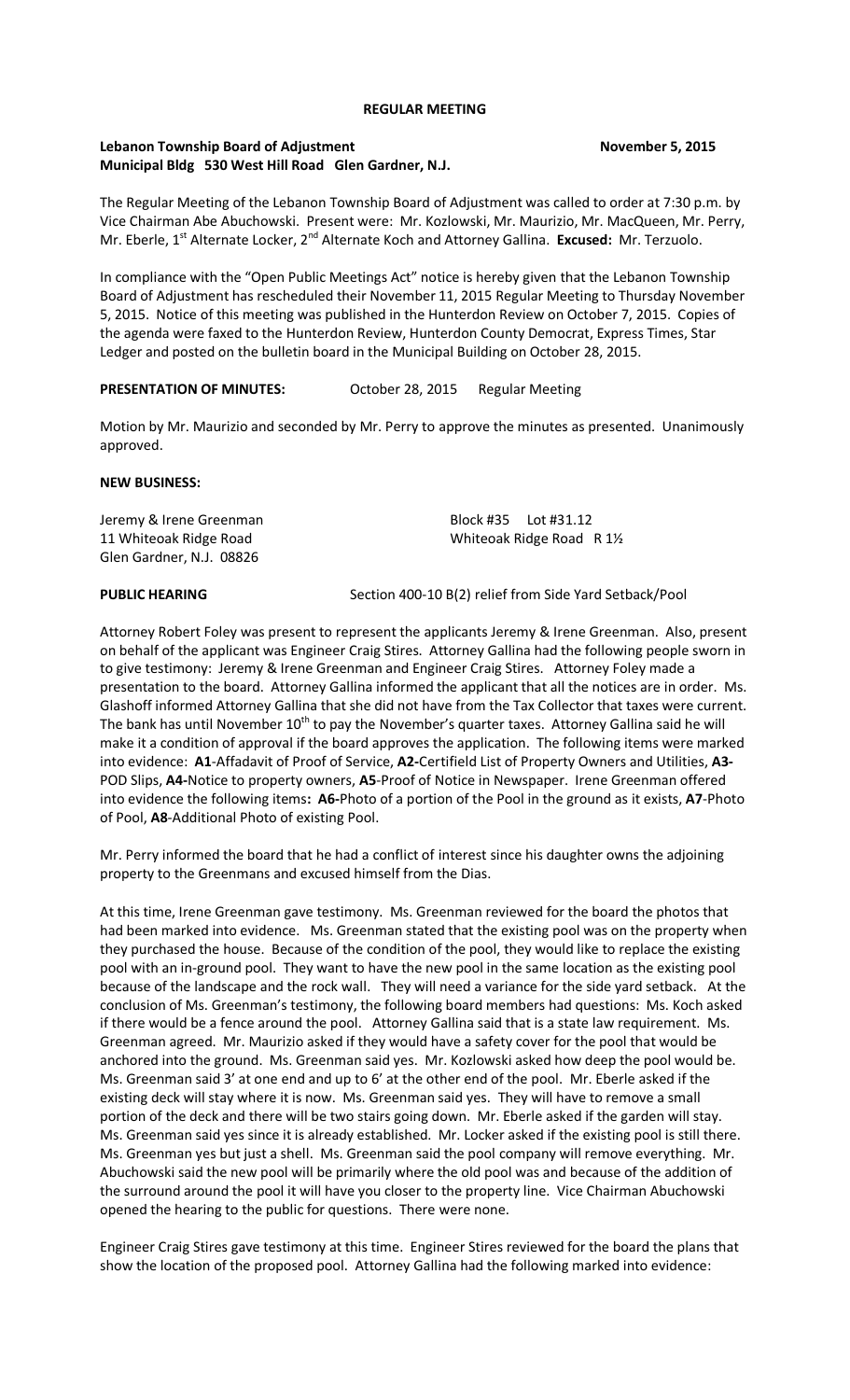## **Lebanon Township Board of Adjustment November 5, 2015 Page 2**

**A9**-Plans prepared by Craig Stires of Stires Associates dated August 7, 2015 and revised October 12, 2015. On the plan it shows the pool on the right hand side. Up in the right hand corner it shows an enlarged area for the pool. Engineer Stires said the existing pool is 28' in diameter and is approximately 30' from the side yard. The new in ground pool will be approximately 28' x 16' and the setback for the decking 21.9' from the side yard and the pool is 28' from the side yard. The Greenman are looking to keep the stonewall that exist at present. Engineer Stires noted that the applicants are constrained on placing the new pool in another location do to the location of the septic system, and not wanting to remove existing trees on the property. Engineer Stires said it makes more sense to put the new pool in the area of the existing pool. At the conclusion of Engineer Stires testimony, the board asked questions.

Mr. Locker asked if there will be a concrete pad around the pool. Engineer Stires said yes there will be a concrete sidewalk around the pool. Mr. Locker asked if it would be at the same elevation as the lip of the pool. Engineer Stires said yes. Mr. Eberle asked about the concrete equipment pad in the back and asked about electric & plumbing. Engineer Stires said yes that is where it will be located. Mr. Eberle asked if it could be moved back out of the setback line. Engineer Stires said it could possibly be pulled back. Mr. Eberle then asked if the topography stopping it. Engineer Stires said if they pull it in then the rock wall would become an issue. Mr. MacQueen asked if it would all be fenced in. Engineer Stires said yes per the BOCA code. Mr. MacQueen asked if there would be only one entrance into the pool area. It was noted that this would depend on the BOCA code requirements. Engineer Stires said there is a gate by the pool equipment and one by the garden. The gates would be self-locking. At the conclusion of the board's questions, Vice Chairman Abuchowski opened the hearing to the public for questions. There were none. Mr. MacQueen asked about the outdoor lighting for the pool, house and deck. Ms. Greenman said there will be one light for the pool and one for the deck.

Vice Chairman Abuchowski opened the hearing to the public for statements and comments. There were none. At this time, Attorney Foley was asked to give his summation. At the conclusion of the summation, Vice Chairman Abuchowski asked for a motion to close the public portion of the hearing. Motion by Mr. MacQueen and seconded by Mr. Kozlowski to close the public portion of the hearing. Unanimously approved.

The board deliberated at this time. During the discussion, it was noted that the applicant is limited to where they can have a pool on the property. Moving the location would involve removing trees and possibly encroaching on the septic system. It would be impractical and a hardship. At this conclusion of the board's deliberations, motion by Mr. Locker and seconded by Mr. Kozlowski to approve the bulk variances for relief for the location of the proposed inground pool with the following conditions:

- a. The applicant shall receive all other necessary approvals from outside agencies having jurisdiction.
- b. The applicant will pay all necessary fees and escrows payable in connection with the application.
- c. The pool will be constructed as shown on the plan prepared by Craig Stires, Engr.
- d. The applicants will provide proof of the Taxes paid through the fourth quarter of 2015.

| <b>ROLL CALL</b> | Yes: Mr. Maurizio | Mr. Eberle | <b>No:</b> None | <b>Absent: Mr. Terzuolo</b> |
|------------------|-------------------|------------|-----------------|-----------------------------|
|                  | Mr. Kozlowski     | Mr. Locker |                 | Mr. Perry                   |
|                  | Mr. MacQueen      | Ms. Koch   |                 |                             |
|                  | Mr. Abuchowski    |            |                 |                             |

## **Attorney Gallina will prepare the Resolution to be on the next Agenda of January 27, 2016.**

### **PRESENTATION OF BILLS:**

|                           | Total: \$530.00                              |
|---------------------------|----------------------------------------------|
| c. H.C. Planning & Zoning | \$30.00 - G. Glashoff Luncheon/Seminar 12/19 |
| b. Court Stenographer     | \$250.00 - Attend 11/5/2015 Meeting          |
| a. John Gallina, Esq.     | \$250.00 - Attend 10/28/15 Meeting           |

Motion by Mr. Kozlowski and seconded by Mr. MacQueen to approve the bills as presented. Unanimously approved.